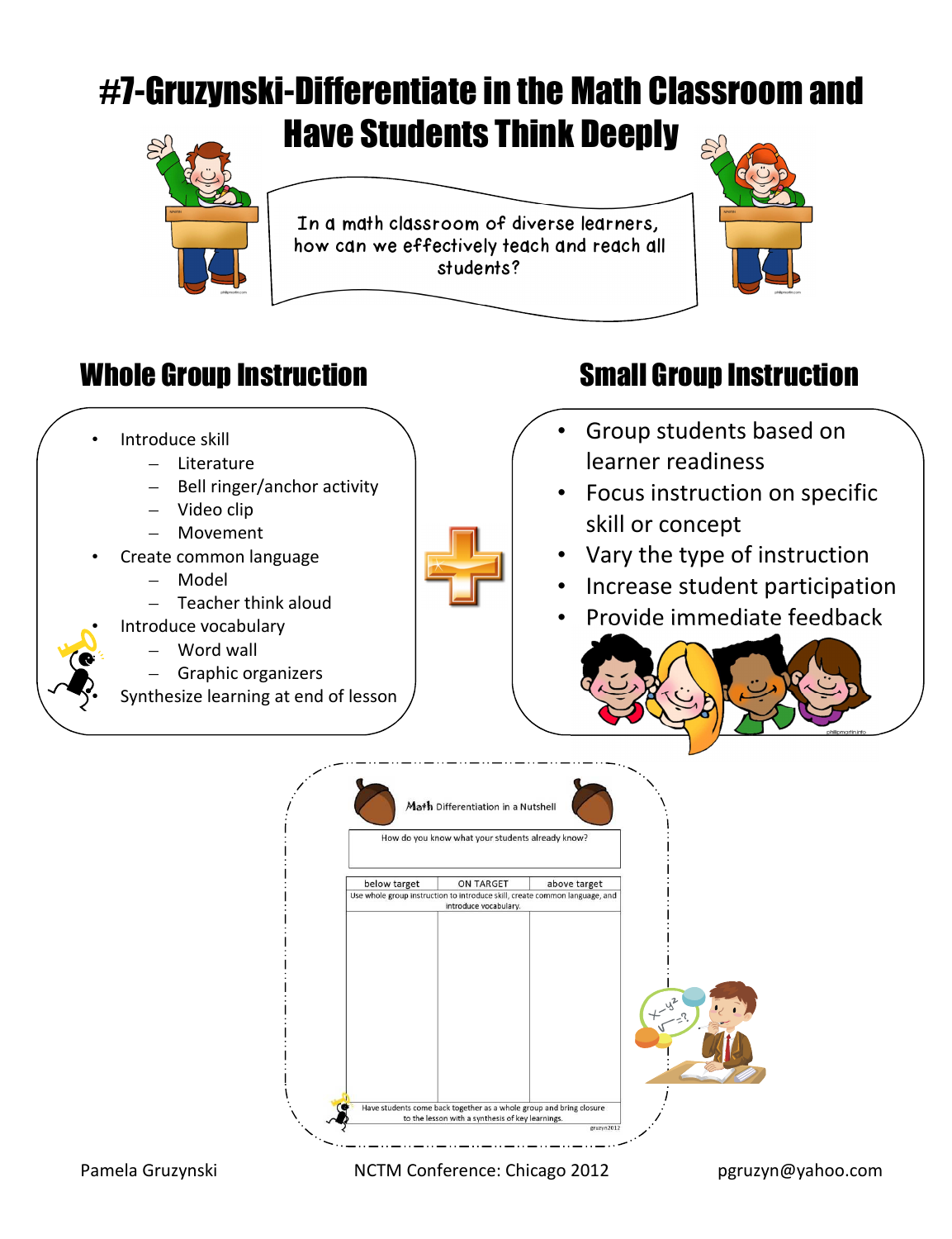# Math Vocabulary: Graphic Organizers & Movement

Math vocabulary should be taught **explicitly** through direct instruction and taught **implicitly** through exposure and opportunities for use over time.



**Fraver Model with Different Versions** for Differentiated Learning



#### Graphic Organizers

When introducing math vocabulary, try using a graphic organizer. The Frayer model lends itself to differentiated math instruction. It also helps to represent words in more than one way.

### Movement

Memory for learning can be enhanced by utilizing movement for instructional purposes. The movement increases sensory input to the brain. (Wolfe 2001) Try adding movement activities to teach and review math vocabulary.

| Make My Day                                                                                                                                                                                                                                                                              | <b>Vocabulary Charades</b>                                                                                                                                                                                                                                                                  | Are You With Me?                                                                                                                                                                                                                                                                                                                                                                                                                                                                                                                                                                                                                    |
|------------------------------------------------------------------------------------------------------------------------------------------------------------------------------------------------------------------------------------------------------------------------------------------|---------------------------------------------------------------------------------------------------------------------------------------------------------------------------------------------------------------------------------------------------------------------------------------------|-------------------------------------------------------------------------------------------------------------------------------------------------------------------------------------------------------------------------------------------------------------------------------------------------------------------------------------------------------------------------------------------------------------------------------------------------------------------------------------------------------------------------------------------------------------------------------------------------------------------------------------|
| with a vocab word, number,<br>equation, picture, etc.<br><sup>₹</sup> Teacher gives clues.<br>from the teacher.<br>$\mathbb{Q}I$ f card matches clues,<br>student steps forward to<br>"make the teacher's day."<br>"If you are a <b>factor</b> of 36,<br>Make My Day."<br>(Sammons 2011) | <b>Sparallel lines:</b> hold arms out<br>parallel to each other<br><b>Stright angle:</b> hold one arm up<br>at elbow and the other arm<br>horizontal with fingers<br>touching elbow<br>Scircumference: move drm<br>in a circle<br>$\&$ absolute value graph: palms<br>together to make a V. | $\&$ Each student is given a card with a vocab word,<br>number, equation, picture, etc.<br>Students walk around and ask "Are you with<br>me?" to find other students who they can<br>connect to or create a category with.<br>& After a signal is given have students explain what<br>their words have in common.<br>$\mathbb{R}$ Play some quiet music and have students do<br>Silent Pass. That means have students walk<br>around the room exchanging their cards with<br>other students as they "pass by."<br>$\mathcal{L}$ When the music stops, students look at their new<br>words and regroup themselves.<br>(Sammons 2011) |